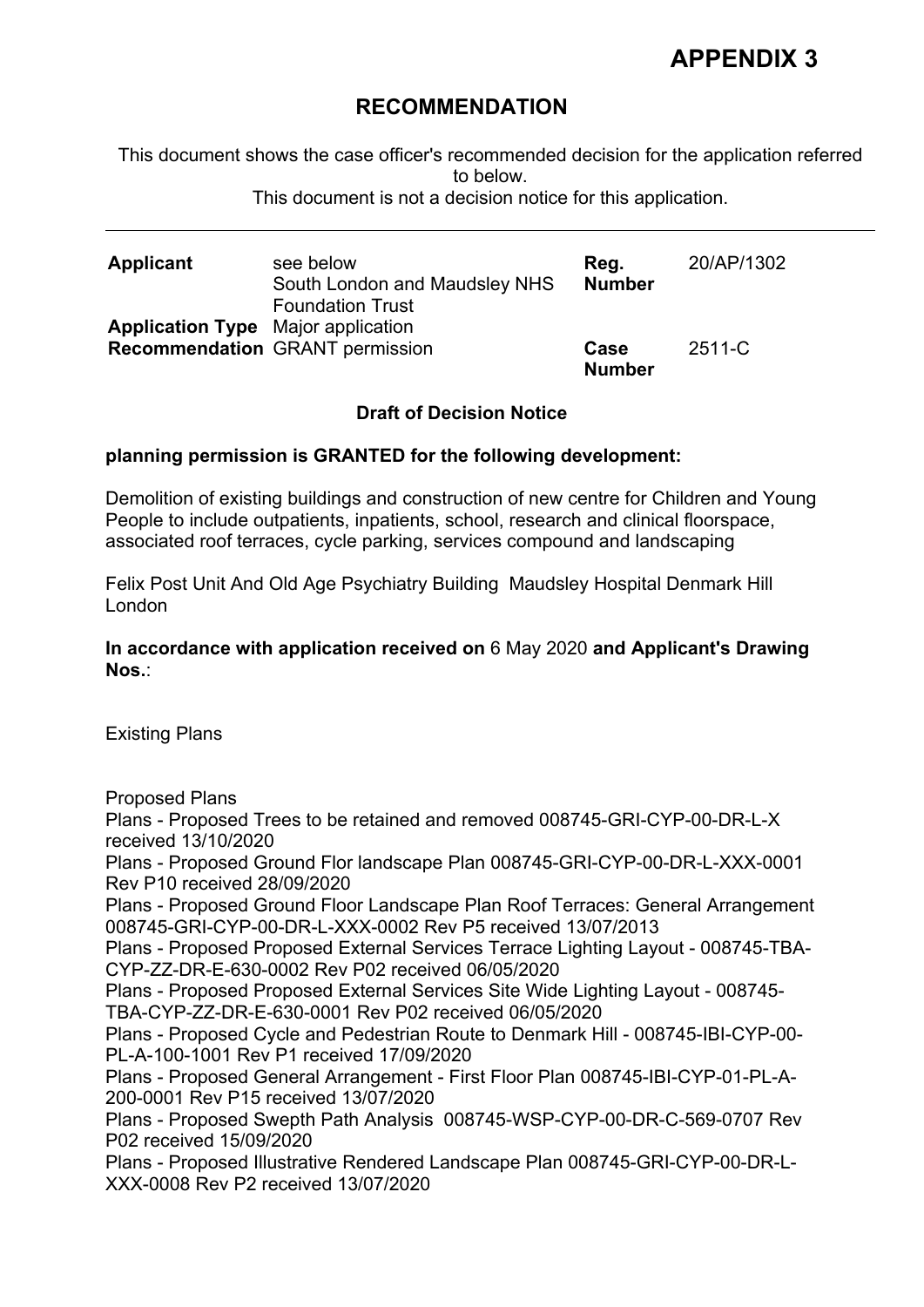Plans - Proposed General Arrangement - Ground Floor Plan 008745-IBI-CYP-GF-PL-A-200-0001 Rev P15 received 13/07/2020 Plans - Proposed General Arrangement - Second Floor Plan 008745-IBI-CYP-02-PL-A-200-0001 Rev P15 received 13/07/2020 Plans - Proposed General Arrangement - Third Floor Plan 008745-IBI-CYP-03-PL-A-200-0001 Rev P15 received 13/07/2020 Plans - Proposed General Arrangement - Fifth Floor Plan- 008745-IBI-CYP-05-PL-A-200-0001 Rev P13 received 06/05/2020 Plans - Proposed General Arrangement - Sixth Floor Plan 008745-IBI-CYP-06-PL-A-200-0001 Rev P13 received 06/05/2020 Plans - Proposed General Arrangement - Seventh Floor Plan 008745-IBI-CYP-07-PL-A-200-0001 Rev P13 received 06/05/2020 Plans - Proposed General Arrangement - Eighth Floor Plan 008745-IBI-CYP-08-PL-A-200-0001 Rev P13 received 06/05/2020 Plans - Proposed G.A Section - A 008745-IBI-CYP-ZZ-SE-A-200-0001 Rev P6 received 12/05/2020 Plans - Proposed North Elevation 008745-IBI-CYP-ZZ-EL-A-251-1000 Rev P6 received 06/05/2020 Plans - Proposed G.A Section - B 008745-IBI-CYP-ZZ-SE-A-200-0002 Rev P7 received 13/07/2020 Plans - Proposed East Elevation 008745-IBI-CYP-ZZ-EL-A-251-1001 Rev P7 received 13/07/2020 Plans - Proposed South Elevation 008745-IBI-CYP-ZZ-EL-A-251-1002 Rev P7 received 13/07/2020 Plans - Proposed West Elevation 008745-IBI-CYP-ZZ-EL-A-251-1003 Rev P7 received 13/07/2020 Plans - Proposed 3D External Aerial View 008745-IBI-CYP-XX-DR-A-200-0001 Rev P2 received 13/07/2020 Plans - Proposed 3D External Main Entrance View 008745-IBI-CYP-XX-DR-A-200- 0001 Rev P2 received 13/07/2020 Plans - Proposed Existing Workshops & DBH Energy Centre Proposal 007210-IBI-DBH-XX-DR-A-100-1001 Rev P2 received 19/05/2020 Plans - Proposed Combined Energy Centre 008745-IBI-CYP-XX-DR-A-100-2000 Rev P2 received 19/05/2020 Plans - Proposed Combined Energy Centre Visual 008745-IBI-CYP-XX-DR-A-100- 2001 Rev P2 received 06/05/2020 Plans - Proposed Potential Route of Future District Energy Network 008745-GRI-CYP-00-DR-L-XXX-0024 Rev P02 received Plans - Proposed 3D External Main Entrance View 008745-IBI-CYP-XX-DR-A-200- 0001 Rev P3 received 17/08/2020 Plans - Proposed Proposed External Levels Plan 008745-GRI-CYP-00-DR-L-XXX-0006 Rev P4 received 13/07/2020 Plans - Proposed General Arrangement - Fourth Floor Plan 008745-IBI-CYP-04-PL-A-200-0001 Rev P14 received 12/10/2020 Plans - Proposed 3D External Aerial View 008745-IBI-CYP-XX-DR-A-200-0001 Rev P3 received 17/08/2020 Plans - Proposed 3D External Back Stair Core View 008745-IBI-CYP-XX-DR-A-200- 0001 Rev P1 received 06/05/2020

Other Documents Site location plan Plan 008745-IBI-CYP-00-DR-A-100-1000 Rev P2 received 06/05/2020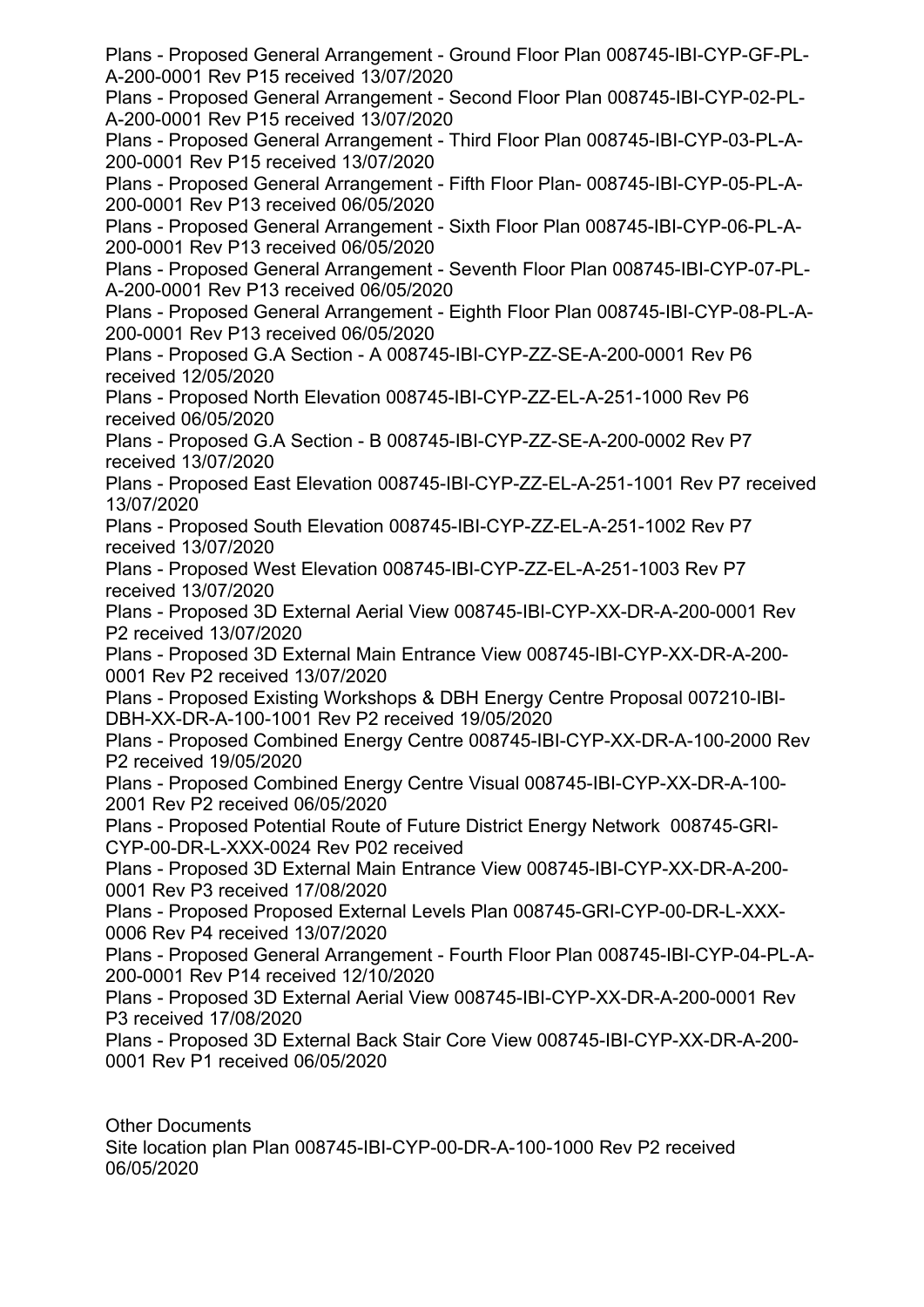Transport assessment/statement Logistics and Traffic Management Plan Rev 04 received 17/09/2020

Transport assessment/statement GMP Logistics Slides Rev 00 received 19/08/2020 Document Mechanical Ventilation and Odour Control Report 008745-TBA-CYP-ZZ-RP-M-X received 06/05/2020

Noise impact assessment 15220-NIA-01 Rev A received 06/05/2020

Document Operational Waste Strategy received 06/05/2020

Planning statement received 06/05/2020

Document Project Control Plan received 06/05/2020

Document Project Environmental Plan EMP04 FM01 Rev3 - PEP Re received 17/09/2020

Document Site Waste management Plan EMP05 - SWMP Rev 00 - SL received 06/05/2020

Document Site Waste Management Plan - Additional Info EMP05 - SWMP Rev 00 - SL received 19/08/2020

Document SCI received 06/05/2020

Document Structural Appraisal Report 008745-WSP-CYP-XX-RP-S-X received 06/05/2020

Drainage Plan/Strategy Southwark SUDS Pro Forma received 24/08/2020 Travel plan received 06/05/2020

Document Suatainable Procurement Plan SPP - Rev 01 - SLaM CYP received 06/05/2020

Document Townscape \_ Visual Impact Assessemt 008745-IBI-CYP-XX-RP-L-7 received 13/08/2020

Transport assessment/statement received 06/05/2020

Document Timber cubic bike shelter data sheet received 17/09/2020

Document Maudsley car parking spaces plan received 17/09/2020

Document Urban Greening Factor 008745-GRI-CYP-00-RP-L-X received 24/08/2020 Arboricultural statement Arboricultural Impact Assessment Revision 4 received 06/10/2020

Air quality assessment Air Quality Assessment received 06/05/2020 Document Basement Impact Assessent 70052117-GEO-BIA-001 received 06/05/2020 Bat Survey Bat Survey and Breeding Bird Survey Report received 13/08/2020

Energy statement BREEAM Lighting Assessment received 06/05/2020 Document Luminare Schedule 008745-TBA-CYP-XX-SH-E-5 received 06/05/2020 Construction Method Statement Construction Management PLan 008745-IHP-CYP-ZZ-MD-W-X received 19/08/2020

Document Community Engagement Strategy received 06/05/2020 Daylight/Sunlight assessment Right of Light Consulting received 06/05/2020 Daylight/Sunlight assessment Addemdum Right of Light Consulting received 02/05/2020

Design and access statement 008745-IBI-CYP-00-RP-A-XXX-0010 P01 received 01/06/2020

Document DRP #2 North South Link Response Doc 008745-IBI-CYP-00-RP-A-X received 30/09/2020

Document Design Review Panel #2 Response Doc 008745-IBI-CYP-00-RP-A-X received 17/08/2020

Drainage 008745-WSP-CYP-XX-RP-C-581-0701-P01 received 06/05/2020 Ecology assessment/Nature conservation BREEAM (2018) New Construction Non-Domestic Ecological Assessment received 06/05/2020

Document Emergency Preparedness and Response Plan CMP11 FM01 / SLaM 17020 received 19/08/2020

Energy statement Response to GLA Energy memo comments 2020 008745-TBA-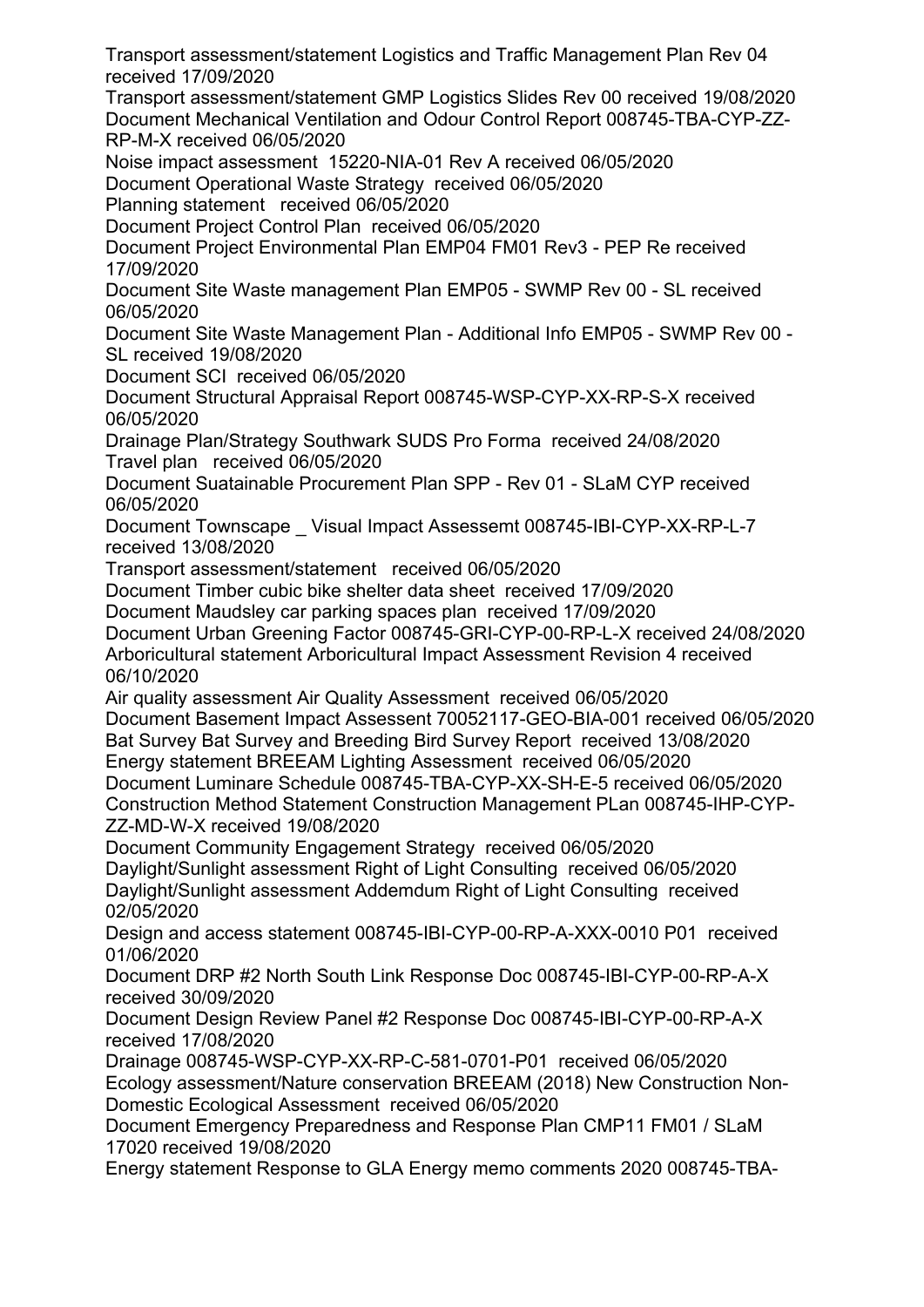CYP-ZZ-RP-M-X received 08/10/2020

Energy statement 008745-TBA-CYP-ZZ-RP-Z-XXX-0001-P03 received 06/05/2020 Document Engagement Energy Strategy received 06/05/2020 Document Fire Strategy Report TS191757-R01-ISSUE 02 received 19/08/2020 Flood risk assessment 008745-WSP-CYP-XX-RP-C-5 received 06/05/2020 Ground Investigation Report 16302/WSP/HGT/0000/RE/GE received 06/05/2020 Document Health \_ Safety Plan 008745-IHP-CYP-ZZ-MD-W-X received 06/05/2020 Document Healthy Streets Assessment 008745-IBI-CYP-00-RP-A-X received 21/09/2020 Heritage statement Heritage Collective received 06/05/2020 Document Community Engagement Strategy Rev 00 - SLaM CYP Rev 2 received 19/08/2020

Landscaping and open space statement 008745-GRI-CYP-00-RP-L-X received 06/05/2020

# **Time limit for implementing this permission and the approved plans**

1. The development hereby permitted shall be begun before the end of three years from the date of this permission.

### Reason:

As required by Section 91 of the Town and Country Planning Act 1990 as amended.

2. The development hereby permitted shall not be carried out otherwise than in accordance with the following approved plans:

Reason: For the avoidance of doubt and in the interests of proper planning."

# **Permission is subject to the following Pre-Commencements Condition(s)**

**Permission is subject to the following Pre-**3. The existing trees on or adjoining the site which are to be retained shall be protected and both the site and trees managed in accordance with the recommendations (including facilitative pruning specifications and supervision schedule) contained in the Arboricultural Method Statement. All tree protection measures shall be installed, carried out and retained throughout the period of the works, unless otherwise agreed in writing by the Local Planning Authority. In any case, all works must adhere to BS5837: (2012) Trees in relation to demolition, design and construction and BS3998: (2010) Tree work recommendations.

If within the expiration of 5 years from the date of the occupation of the building for its permitted use any retained tree is removed, uprooted is destroyed or dies, another tree shall be planted at the same place and that tree shall be of such size and species, and shall be planted at such time, as may be specified in writing by the Local Planning Authority.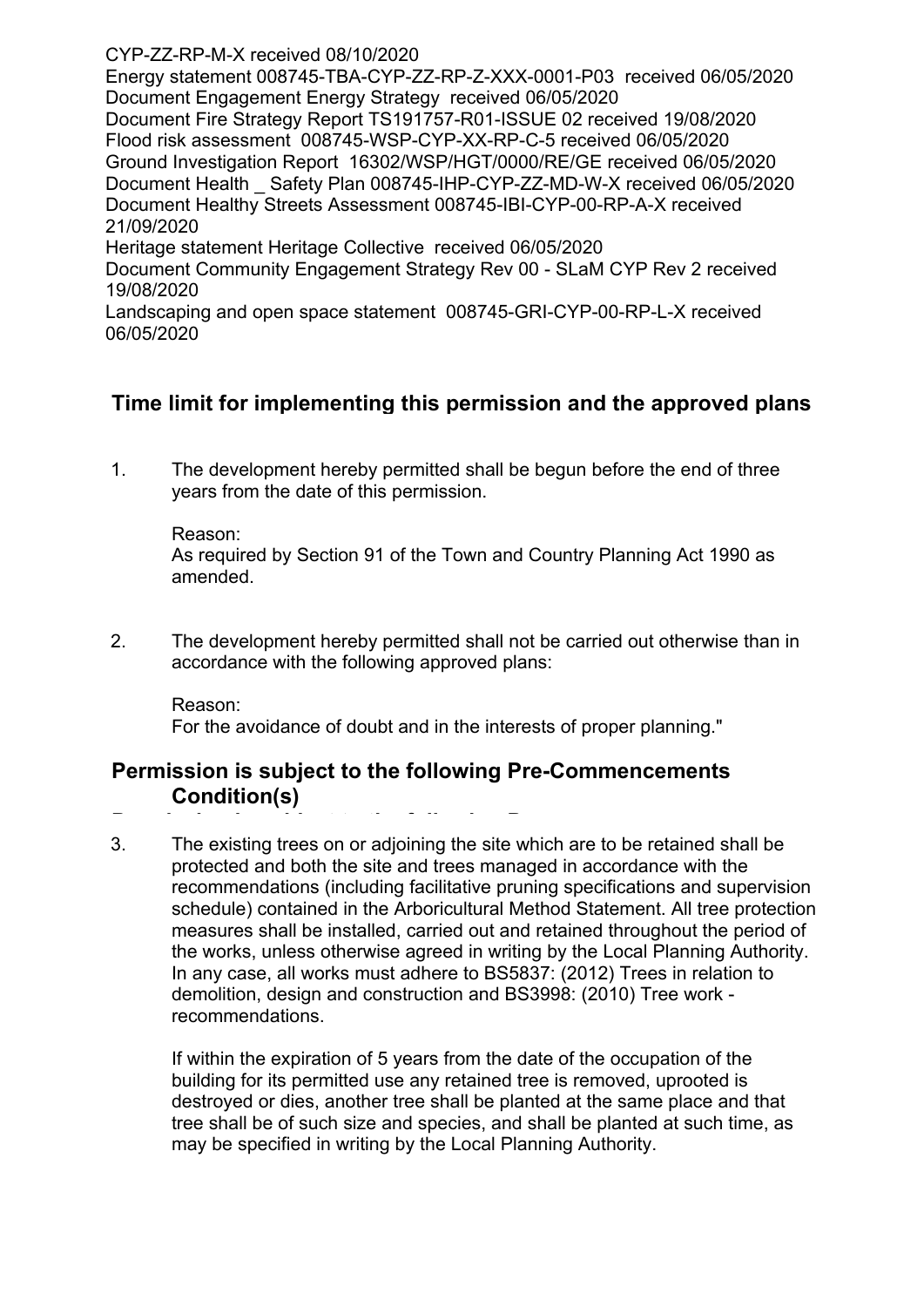# Reason

To avoid damage to the existing trees which represent an important visual amenity in the area, in accordance with The National Planning Policy Framework 2019 Parts 7, 8, 11 & 12 and policies of The Core Strategy 2011: SP11 Open spaces and wildlife; SP12 Design and conservation; SP13 High environmental standards, and Saved Policies of The Southwark Plan 2007: Policy 3.2 Protection of amenity; Policy 3.12 Quality in Design; Policy 3.13 Urban Design and Policy 3.28 Biodiversity.

4. "Before any work, including demolition, hereby authorised begins, the applicant or successors in title shall secure the implementation of a programme of building recording of the buildings to be demolished, (the Felix Post Units and Workshops) and submit a report in writing to the Local Planning Authority. The report shall follow the guidance set out in the document "Understanding Historic Buildings. A Guide to Good Recording Practice" by Historic England 2016 to level 3 as a minimum. The document shall be submitted and agreed in writing by the Local Planning Authority, after which a copy shall be submitted by the applicant or their agents to the Southwark Local History Library and Archive"

# Reason:

In order that the existing building, which is within the Camberwell Grove conservation area and forms part of the historic development of the Maudsley Hospital estate is recorded and the significance understood for future use in accordance with chapter 16 of the National Planning Policy Framework "Conserving and Enhancing the Historic Environment", Southwark's Core Strategy Policy 12 Design and Conservation, saved Southwark Plan Policies 3.15 Conservation of the Historic Environment and 3.16 Conservation Areas 2007

# **Permission is subject to the following Grade Condition(s)**

5. Prior to the commencement of any above grade works 1:5 or 1:10 section detail drawings and 1:20 elevations complete with references back to the overall design and through shall be submitted to and approved in writing by the Local Planning Authority:

i) Typical window arrangement of the external facing material and construction, reveal, window including frames and glazing, and internal walling construction for the 1st, 2nd, 3rd and 4th and 5th floors.

ii) Section showing the external wall, balcony/railing or glazing, any frame and construction and depth of set back in relation to the terraces and external balcony, for each terrace including the rooftop area.

iii) section and elevation drawings of the screening around the plant area at 6th Floor

iv) section and elevation drawings for the 6th, 7th and 8th floor screening and glazing system.

The development shall not be carried out otherwise than in accordance with any such approval given.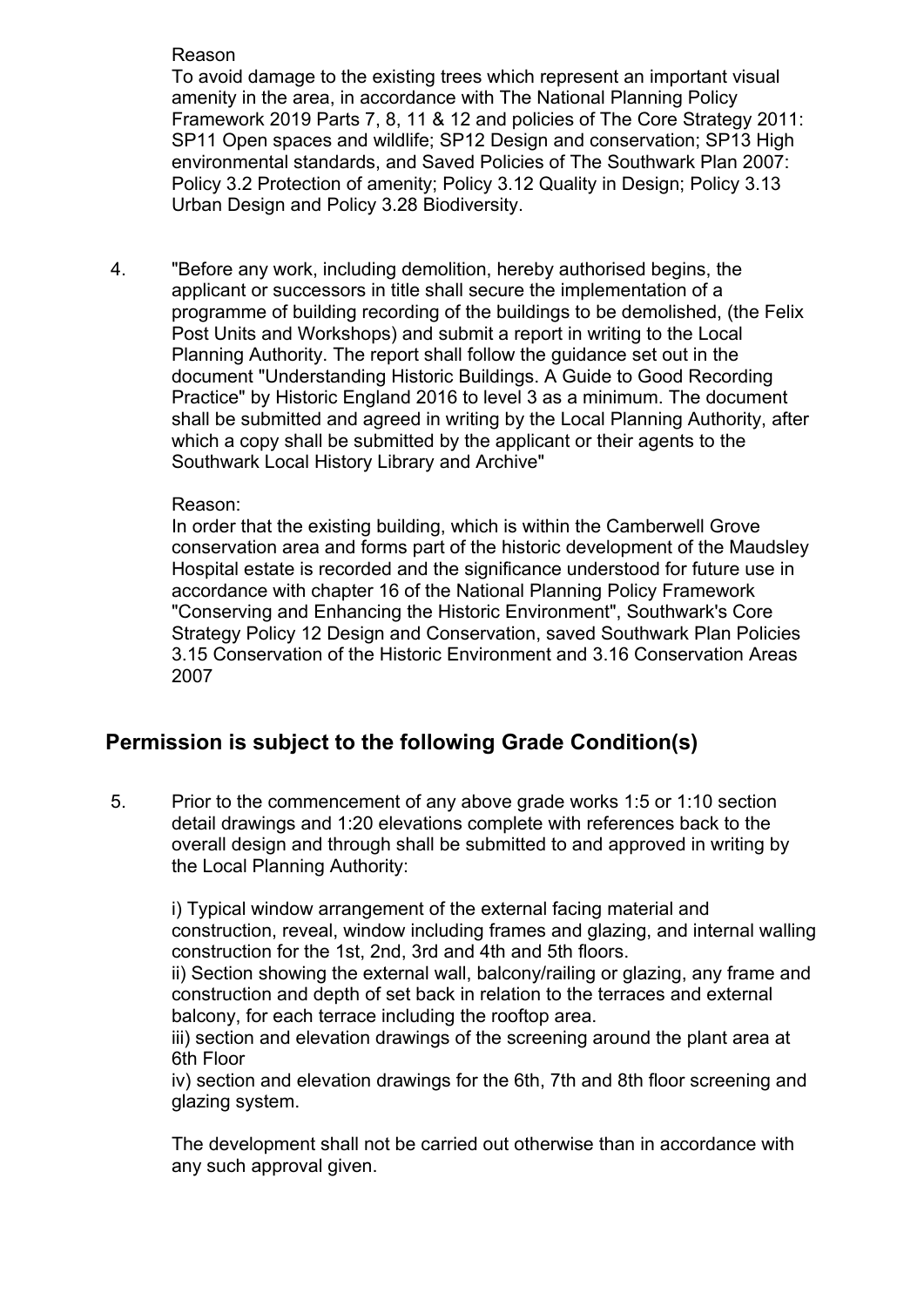Reason:

In order that the Local Planning Authority may be satisfied as to the design and details in the interest of the special architectural qualities of the proposal in accordance with the NPPF (2019), Strategic policy SP12 Design & Conservation of the Core Strategy (2011) and saved policies 3.12 Quality in Design and 3.13 Urban Design of the Southwark Plan (2007).

### 6. HARD AND SOFT LANDCAPING

Before any above grade work hereby authorised begins, detailed drawings of a hard and soft landscaping scheme showing the treatment of all parts of the site not covered by buildings (including cross sections, surfacing materials of any parking, access, or pathways layouts, materials and edge details), shall be submitted to and approved in writing by the Local Planning Authority. The landscaping shall not be carried out otherwise than in accordance with any such approval given and shall be retained for the duration of the use.

The planting, seeding and/or turfing shall be carried out in the first planting season following completion of building works and any trees or shrubs that is found to be dead, dying, severely damaged or diseased within five years of the completion of the building works OR five years of the carrying out of the landscaping scheme (whichever is later), shall be replaced in the next planting season by specimens of the same size and species in the first suitable planting season. Planting shall comply to BS: 4428 Code of practice for general landscaping operations, BS: 5837 (2012) Trees in relation to demolition, design and construction and BS 7370-4:1993 Grounds maintenance Recommendations for maintenance of soft landscape (other than amenity turf).

### Reason:

So that the Council may be satisfied with the details of the landscaping scheme, in accordance with: Chapters 8, 12, 15 and 16 of the National Planning Policy Framework 2019; Strategic Policies 11 (Open Spaces and Wildlife), 12 (Design and conservation) and 13 (High Environmental Standards) of The Core Strategy 2011, and; Saved Policies 3.2 (Protection of Amenity), 3.12 (Quality in Design) 3.13 (Urban Design) and 3.28 (Biodiversity) of the Southwark Plan 2007.

7. No works (excluding demolition) shall commence until full details of the proposed surface water drainage system incorporating Sustainable Drainage Systems (SuDS) have been submitted to and approved in writing by the Local Planning Authority, including detailed design, size and location of attenuation units and details of flow control measures.

The strategy should achieve a reduction in surface water runoff rates during the 1% Annual Exceedance Probability (AEP) event plus climate change allowance, as detailed in the 'RIBA Stage 3 Drainage Strategy' prepared by WSP (ref: 008745-WSP-CYP-XX-RP-C-581-0701-P01, dated April 2020).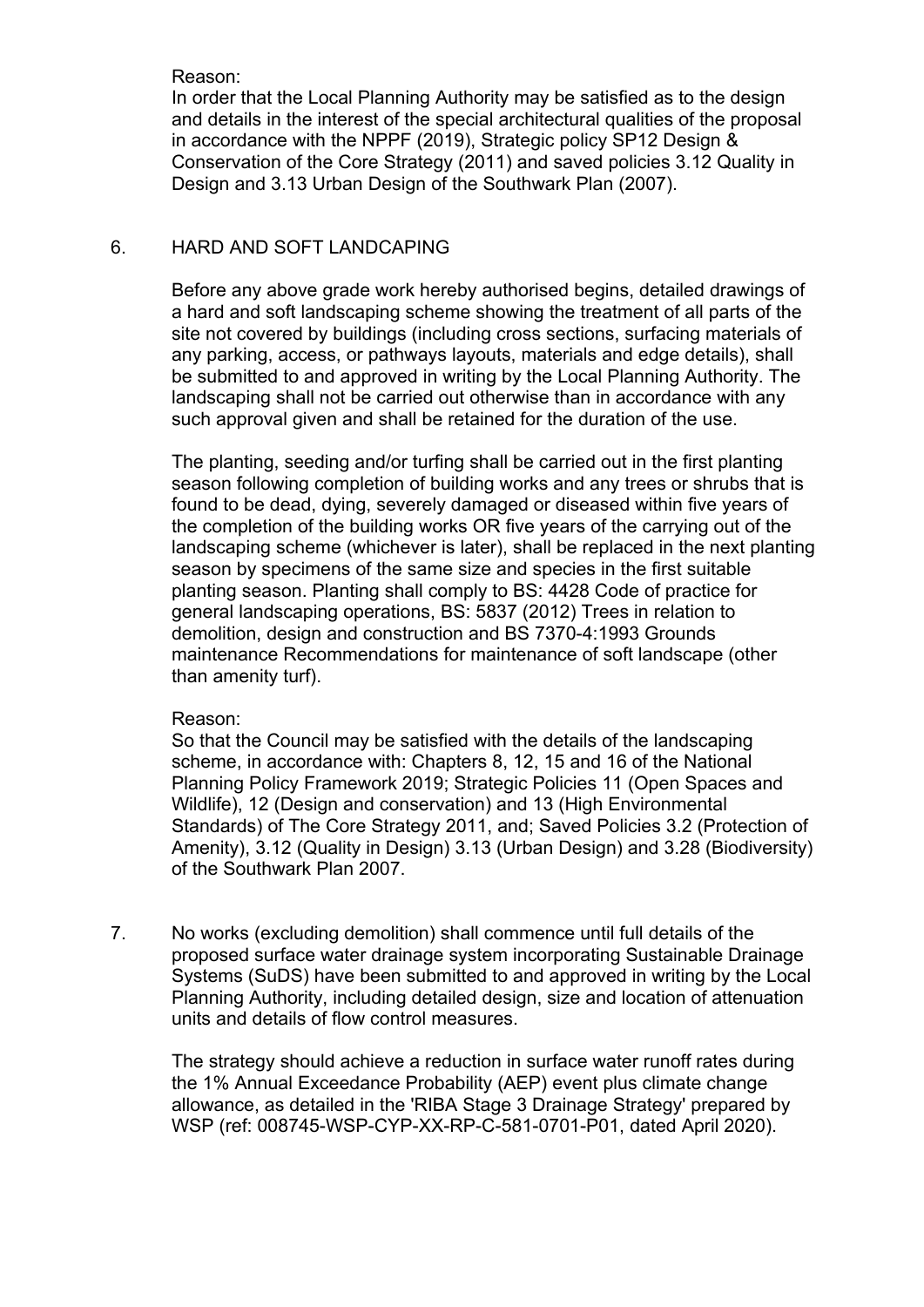The applicant must demonstrate that the site is safe in the event of blockage/failure of the system, including consideration of exceedance flows. The site drainage must be constructed to the approved details.

Reason: To minimise the potential for the site to contribute to surface water flooding in accordance with Southwark's Strategic Flood Risk Assessment (2017) and Policy 5.13 of the London Plan (2015).

8. Prior to the commencement of any above grade works full details of the location of one disabled parking space to be fitted with electric vehicle charging point shall be submitted to and approved in writing by the Local Planning Authority.

Before the first occupation of any part of the development hereby approved, the disabled car parking space approved shall be provided and be available for use by users of the premises. The facilities shall thereafter be retained and the disabled space used for no other purpose without the prior written consent of the Local Planning Authority.

#### Reason:

To ensure that satisfactory, safe and convenient disabled parking is provided and retained for the benefit of the users and occupiers of the development in order in accordance with: Strategic Policy 2 (Sustainable Transport) of the Core Strategy 2011, and; Saved Policy 5.7 (Parking Standards for the Mobility Impaired) of the Southwark Plan 2007.

#### 9.

Within three months of the completion of the archaeological building recording on site, an assessment report detailing the results of the work shall be submitted to and approved in writing by the Local Planning Authority.

Reason: In order that the archaeological interest of the site is secured with regard to the details of the reporting, publication and archiving to ensure the preservation of archaeological remains by record in accordance with Strategic Policy 12 - Design and Conservation of The Core Strategy 2011, Saved Policy 3.19 Archaeology of the Southwark Plan 2007 and the National Planning Policy Framework 2018.

### 10. BREEAM REPORT AND POST CONSTRUCTION REVIEW

(a) Before any fit out works to the commercial premises hereby authorised begins, an independently verified BREEAM report (detailing performance in each category, overall score, BREEAM rating and a BREEAM certificate of building performance) to achieve a minimum 'very good or excellent' rating shall be submitted to and approved in writing by the Local Planning Authority and the development shall not be carried out otherwise than in accordance with any such approval given;

(b) Before the first occupation of the building hereby permitted, a certified Post Construction Review (or other verification process agreed with the local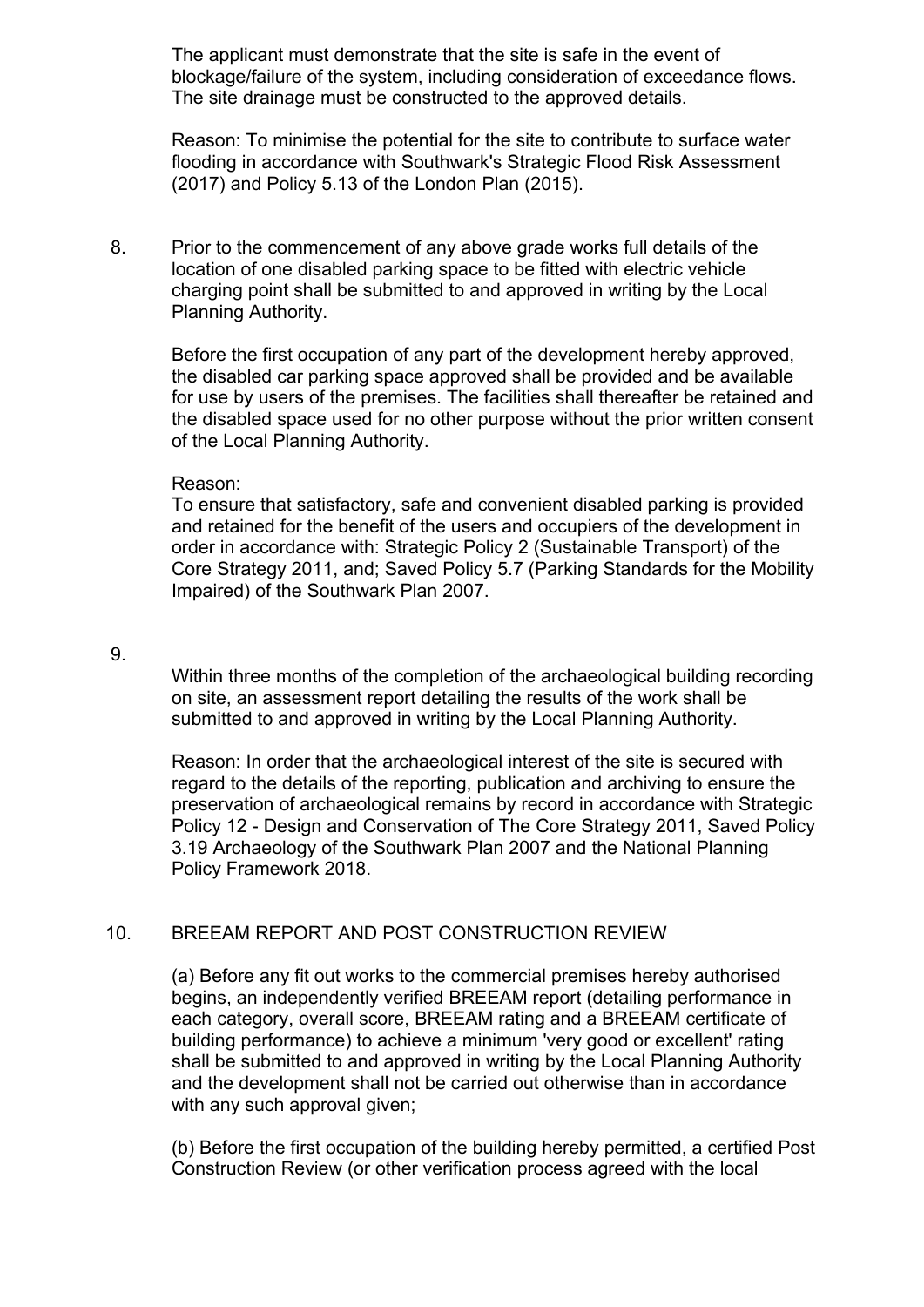planning authority) shall be submitted to and approved in writing by the Local Planning Authority, confirming that the agreed standards at (a) have been met.

### Reason

To ensure the proposal complies with The National Planning Policy Framework 2019, Strategic Policy 13 - High Environmental Standards of The Core Strategy 2011 and Saved Policies 3.3 Sustainability and 3.4 Energy Efficiency of the Southwark Plan 2007.

11. Prior to above grade works commencing, material samples and samplepanels or sample-boards of all external facing materials to be used in the carrying out of this permission shall be submitted to and approved in writing by the Local Planning Authority; the development shall not be carried out otherwise than in accordance with any such approval given.

### Reason:

In order to ensure that these samples will make an acceptable contextual response in terms of materials to be used, and achieve a quality of design and detailing in accordance with The National Planning Policy Framework 2019, Strategic Policy 12 - Design and Conservation of The Core Strategy 2011 and Saved Policies: 3.12 Quality in Design and 3.13 Urban Design of The Southwark Plan 2007

12. The development hereby permitted shall incorporate security measures to minimise the risk of crime and to meet the specific security needs of the development in accordance with the principles and objectives of Secured by Design. Details of these measures shall be submitted to and approved in writing by the local planning authority prior to commencement of any above grade works and shall be implemented in accordance with the approved details prior to occupation.

Prior to occupation a satisfactory Secured by Design inspection must take place. The resulting Secured by Design certificate shall be submitted to and approved by the local planning authority.

#### Reason:

In pursuance of the Local Planning Authority's duty under section 17 of the Crime and Disorder Act 1998 to consider crime and disorder implications in exercising its planning functions and to improve community safety and crime prevention, in accordance with: the National Planning Policy Framework 2019; Strategic Policy 12 (Design and Conservation) of the Core Strategy 2011, and; Saved Policy 3.14 (Designing out crime) of the Southwark Plan 2007.

# **Permission is subject to the following Pre-Occupation Condition(s)**

# 13. DETAILS OF THE REFUSE STORAGE FACILITIES

Before the first occupation of the development hereby permitted begins, details of the arrangements for the storing of domestic and/or commerical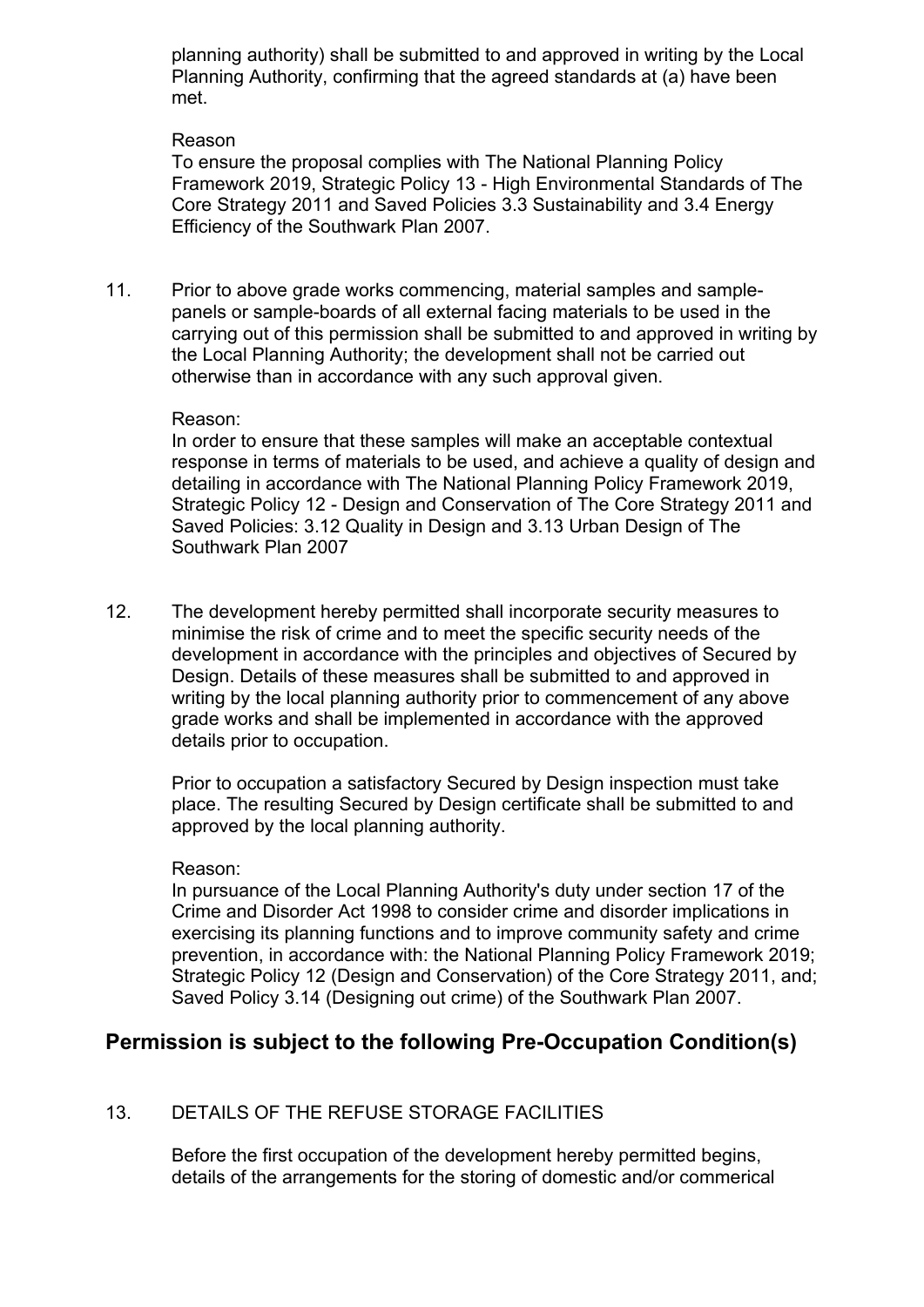refuse (whichever is applicable) shall be submitted to and approved in writing by the Local Planning Authority.

Thereafter, the approved refuse storage facilities shall be provided and made available for use by the occupiers of the development and the facilities shall thereafter be retained and shall not be used or the space used for any other purpose.

#### Reason:

To ensure that the refuse will be appropriately stored within the site thereby protecting the amenity of the site and the area in general from litter, odour and potential vermin/pest nuisance in accordance with: the National Planning Policy Framework 2019; Strategic Policy 13 (High Environmental Standards) of the Core Strategy 2011, and; Saved Policies 3.2 (Protection of Amenity) and 3.7 (Waste Reduction) of the Southwark Plan 2007.

14. Before the first occupation of any part of the development hereby approved, a Delivery and Servicing Management Plan (DSP) detailing how all elements of the site are to be serviced shall be submitted to and approved in writing by the Local Planning Authority.

The Plan shall incorporate meaningful measures to reduce freight traffic over time, and should demonstrate accordance with Transport for London's guidance. The Plan shall also set out measures to ensure that deliveries to the loading bay are managed to eliminate any conflict with pedestrians and other non-vehicle users. It shall also confirm that associated service vehicle operators will subscribe to a 'Gold' standard FORS.

The development shall be carried out in accordance with the approval given and shall remain for as long as the development is occupied.

#### Reason:

To ensure compliance with: the National Planning Policy Framework 2019; Strategic Policy 2 (Sustainable Transport) of the Core Strategy 2011, and; Saved Policy 5.2 (Transport Impacts) of the Southwark Plan 2007.

### 15. TRAVEL PLAN AND DETAILED TRANSPORT METHODS SURVEY

a) Before the first occupation of the building hereby permitted commences, the applicant shall submit in writing and obtain the written approval of the Local Planning Authority to a Travel Plan setting out the proposed measures to be taken to encourage the use of modes of transport other than the car by all users of the building, including staff and visitors.

b) At the start of the second year of operation of the approved Travel Plan, a detailed survey showing the methods of transport used by all those users of the building to and from the site and how this compares with the proposed measures and any additional measures to be taken to encourage the use of public transport, walking and cycling to the site shall be submitted to and approved in writing by the Local Planning Authority and the development shall not be carried out otherwise in accordance with any such approval given.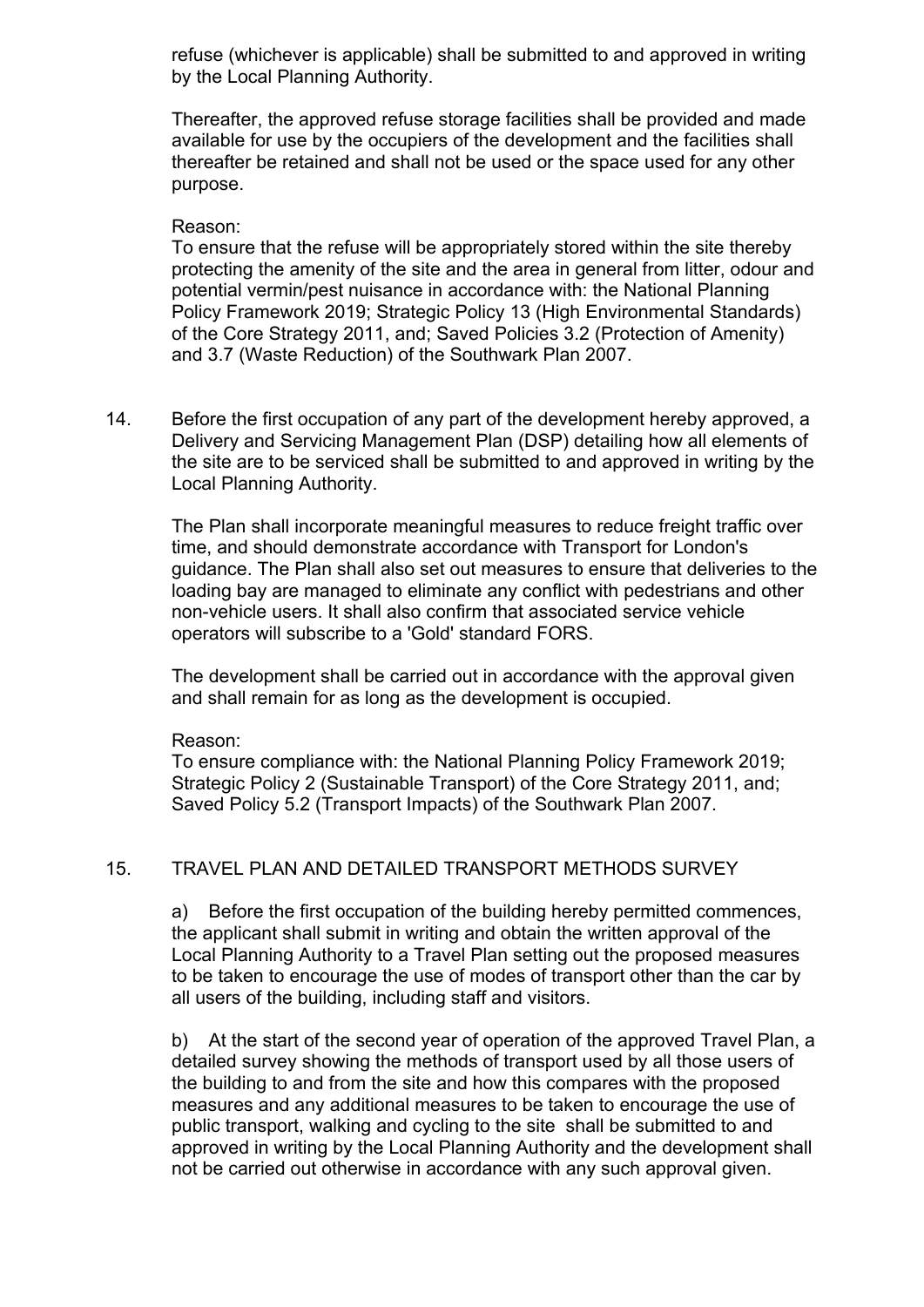Reason:

In order that the use of non-car based travel is encouraged in accordance with: the National Planning Policy Framework 2019, Strategic Policy 2 (Sustainable Transport) of The Core Strategy 2011, and; Saved Policies 5.2 (Transport Impacts), 5.3 (Walking and Cycling) and 5.6 (Car Parking) of the Southwark Plan 2007.

16. The development hereby approved shall be undertaken in full accordance with the Ecological Assessments submitted as part of this application.

No less than 12 Swift bricks shall be installed with the development prior to the first occupation of the building to which they form part or the first use of the space in which they are contained and all bricks shall be maintained **thereafter** 

Discharge of this condition will be granted on receiving the a post completion assessment to confirm the nest/roost features have been installed to the agreed specification.

Reason: To ensure the development provides the maximum possible provision towards creation of habitats and valuable areas for biodiversity in accordance with policies: 5.10 and 7.19 of the London Plan 2011, Policy 3.28 of the Southwark Plan and Strategic Policy 11 of the Southwark Core strategy.

# **Permission is subject to the following Compliance Condition(s)**

# **Permission is subject to the following Compliance Condition(s) Permission is subject to the following Compliance Condition(s)** 17. RESTRICTION ON THE INSTALLATION OF ROOF PLANT

No roof plant, equipment or other structures, other than as shown on the plans hereby approved or approved pursuant to a condition of this permission, shall be placed on the roof or be permitted to project above the roofline of any part **Permission is subject to the following Compliance Condition(s)** of the building[s] as shown on elevational drawings or shall be permitted to extend outside of the roof plant enclosure[s] of any building[s] hereby permitted.

### Reason:

In order to ensure that no additional plant is placed on the roof of the building in the interest of the appearance and design of the building and the visual amenity of the area in accordance with The National Planning Policy Framework 2019, Strategic Policy 12 - Design and Conservation of The Core Strategy 2011 and Saved Policies 3.2 Protection of Amenity and 3.13 Urban Design of the Southwark Plan 2007.

- 18. Before the first occupation of any part of the development hereby approved 104 cycle storage spaces comprising
	- 24 long stay spaces including 2 disabled spaces
	- 80 short stay spaces including 2 larger format spaces
	- changing, shower and toilet facilities;

shall be provided to the specification shown within the Cycle Parking Requirement Document submitted on 28th September 2020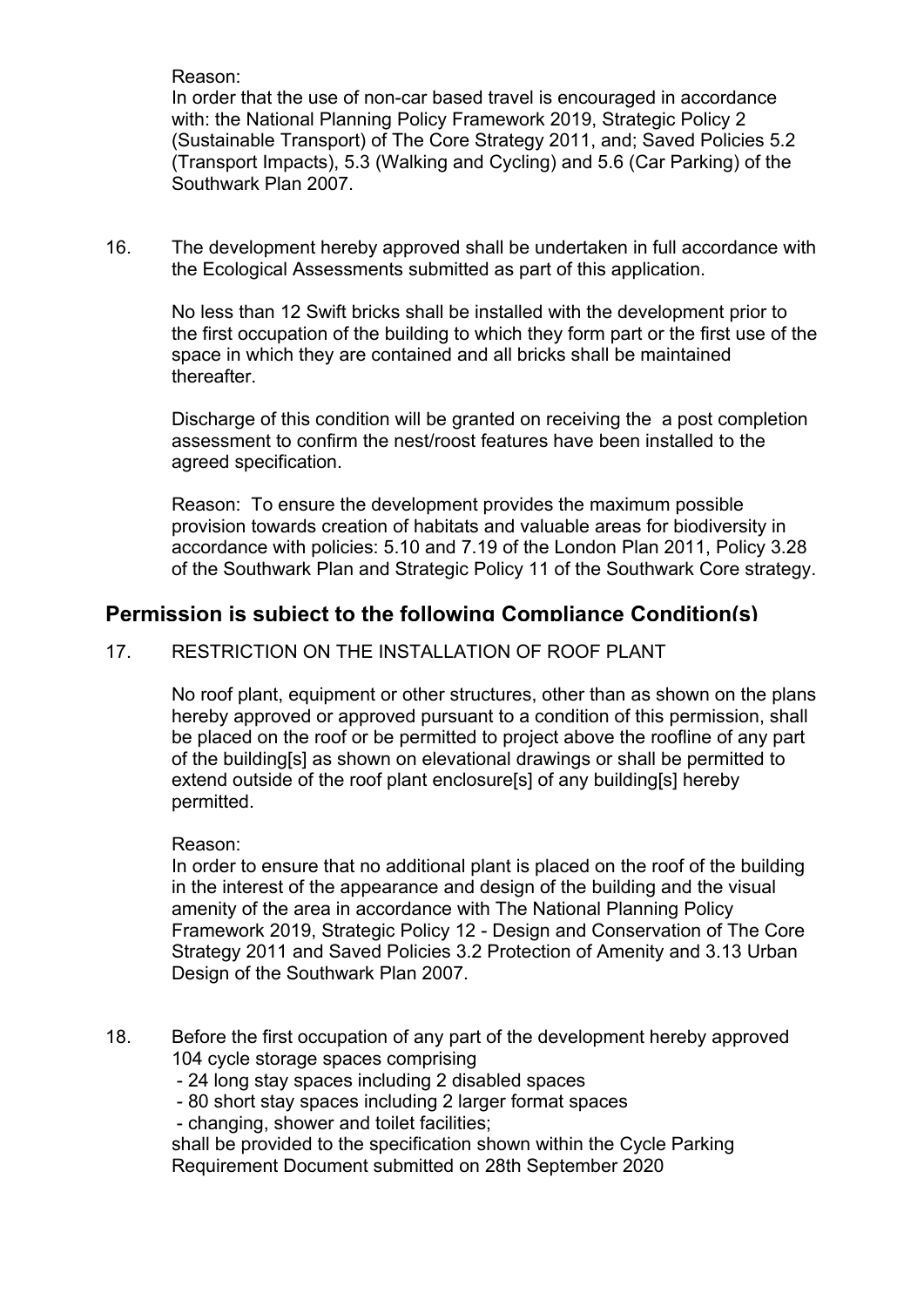Thereafter, the facilities shall be retained and the space used for no other purpose.

### Reason:

To ensure that satisfactory safe and secure bicycle parking is provided and retained for the benefit of the users of the building in order to encourage the use of alternative means of transport and to reduce reliance on the use of the private car, in accordance with: the National Planning Policy Framework 2019; Strategic Policy 2 (Sustainable Transport) of The Core Strategy, and; Saved Policy 5.3 (Walking and Cycling) of the Southwark Plan 2007.

19. The bedrooms within the development shall be designed to ensure that the following internal noise levels are not exceeded due to environmental noise:

35dB LAeq T†, 30 dB LAeq T\*, 45dB LAFmax T \* \* - Night-time 8 hours between 23:00-07:00 † - Daytime 16 hours between 07:00-23:00.

### Reason:

To ensure that the occupiers and users of the development do not suffer a loss of amenity by reason of excess noise from environmental and transportation sources in accordance with strategic policy 13 'High environmental standards' of the Core Strategy (2011) saved policies 3.2 'Protection of amenity' and 4.2 'Quality of residential accommodation' of the Southwark Plan (2007), and the National Planning Policy Framework 2019.

20. If, during development, contamination not previously identified is found to be present at the site then no further development (unless otherwise agreed in writing with the Local Planning Authority [LPA]) shall be carried out until the developer has submitted, and obtained written approval from the Local Planning Authority for, a remediation strategy detailing how this unsuspected contamination shall be dealt with. The remediation strategy shall be implemented as approved, verified and reported to the satisfaction of the LPA.

# Reason:

In order to ensure that any unexpected contamination identified during development ground works can be mitigated in accordaance with Policy 5.21 of the London Plan 2016. The Environment Agency and the Environmental Protection Team should be consulted should in the discharge of this condition should any contamination be identified.

21. The submitted Construction Management Plan and the Project Environment Plan, in association with the guidance listed below, shall be fully adhered to during demolition and construction works. At least one of the continuous monitoring points shall be located with a line of sight to Lyndhurst Primary School.

o Southwark Council's Technical Guide for Demolition & Construction 2017;

o Section 61 of Control of Pollution Act 1974;

o The London Mayors Supplementary Planning Guidance 'The Control of Dust and Emissions During Construction and Demolition';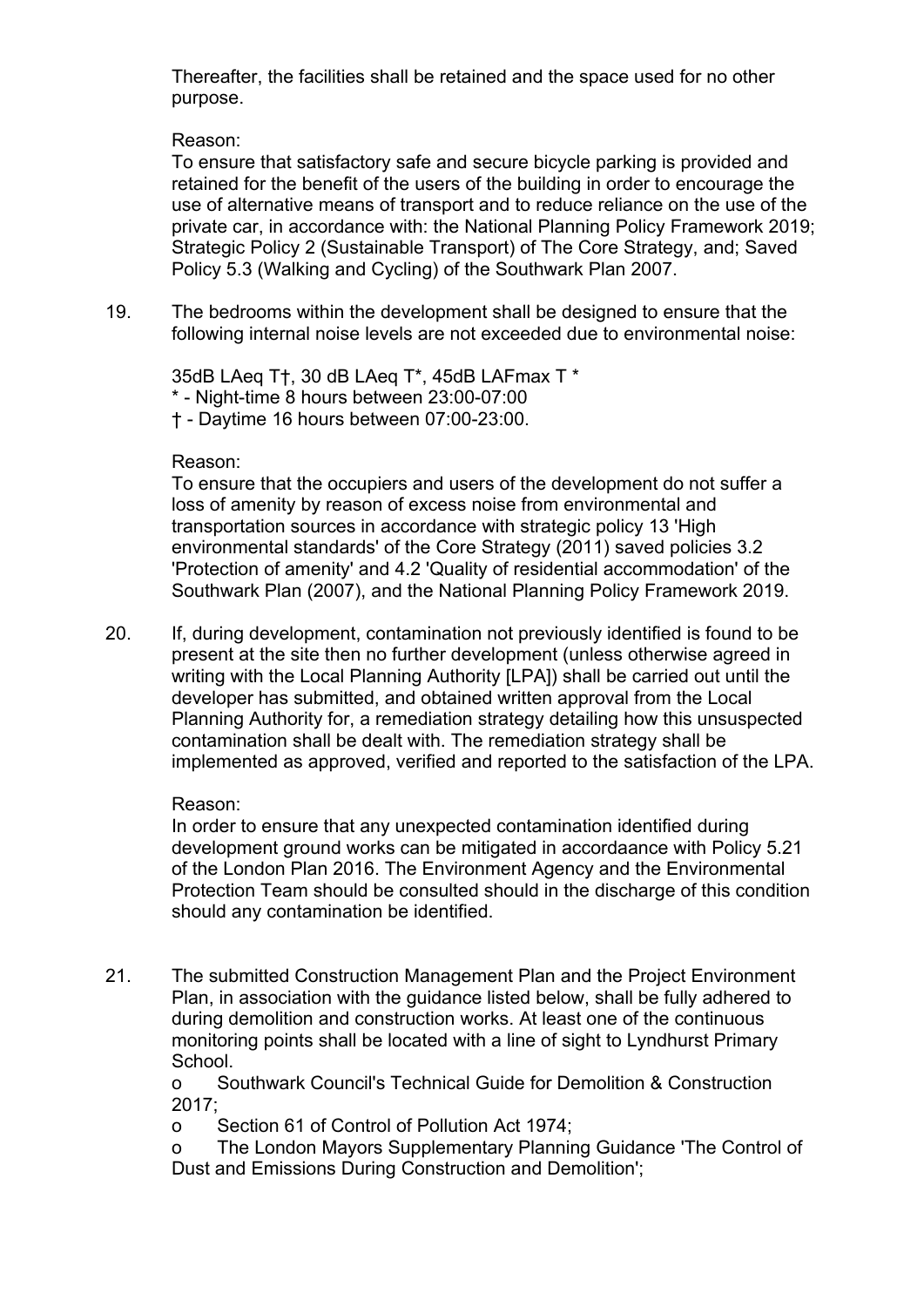o The Institute of Air Quality Management's 'Guidance on the Assessment of Dust from Demolition and Construction' and 'Guidance on Air Quality Monitoring in the Vicinity of Demolition and Construction Sites';

o BS 5228-1:2009+A1:2014 'Code of practice for noise and vibration control on construction and open sites. Noise';

o BS 5228-2:2009+A1:2014 'Code of practice for noise and vibration control on construction and open sites. Vibration';

o BS 7385-2:1993 Evaluation and measurement for vibration in buildings. Guide to damage levels from ground-borne vibration;

o BS 6472-1:2008 'Guide to evaluation of human exposure to vibration in buildings - vibration sources other than blasting;

o Relevant Stage emission standards to comply with Non-Road Mobile Machinery (Emission of Gaseous and Particulate Pollutants) Regulations 1999 as amended & NRMM London emission standards http://nrmm.london/

# Reason:

To ensure that occupiers of neighbouring premises and the wider environment do not suffer a loss of amenity by reason of pollution and nuisance, in accordance with Strategic Policy 13 'High environmental standards' of the Core Strategy (2011), Saved Policy 3.2 'Protection of amenity' of the Southwark Plan (2007), and the National Planning Policy Framework (2019).

22. The CHP plant shall use natural gas and meet the relevant standard for its size as stated in Appendix 7 of the London Mayor's Supplementary Planning Guidance on Sustainable Design and Construction.

### Reason:

To ensure the proposal minimises its impact on air quality in accordance with The National Planning Policy Framework 2019, Strategic Policy 13 High Environmental Standards of the Core Strategy 2011 and Saved Policies 3.3 Sustainability Assessment, 3.4 Energy Efficiency and 3.6 Air Quality of the Southwark Plan 2007.

23. The Rated sound level from any plant, together with any associated ducting, shall not exceed the Background sound level (LA90 15min) at the nearest noise sensitive premises. Furthermore, the Specific plant sound level shall be 10dB(A) or more below the background sound level in this location. For the purposes of this condition the Background, Rating and Specific Sound levels shall be calculated fully in accordance with the methodology of BS4142:2014+A1:2019.

A validation test shall be carried out and the results submitted to the Local Planning Authority for approval in writing to demonstrate compliance with the above standard. Once approved the plant and any acoustic treatments shall be permanently maintained thereafter.

Reason:

To ensure that occupiers of neighbouring premises do not suffer a loss of amenity by reason of noise nuisance or the local environment from noise creep due to plant and machinery in accordance with the National Planning Policy Framework 2019, Strategic Policy 13 High Environmental Standards of the Core Strategy 2011 and Saved Policy 3.2 Protection of Amenity of the Southwark Plan (2007).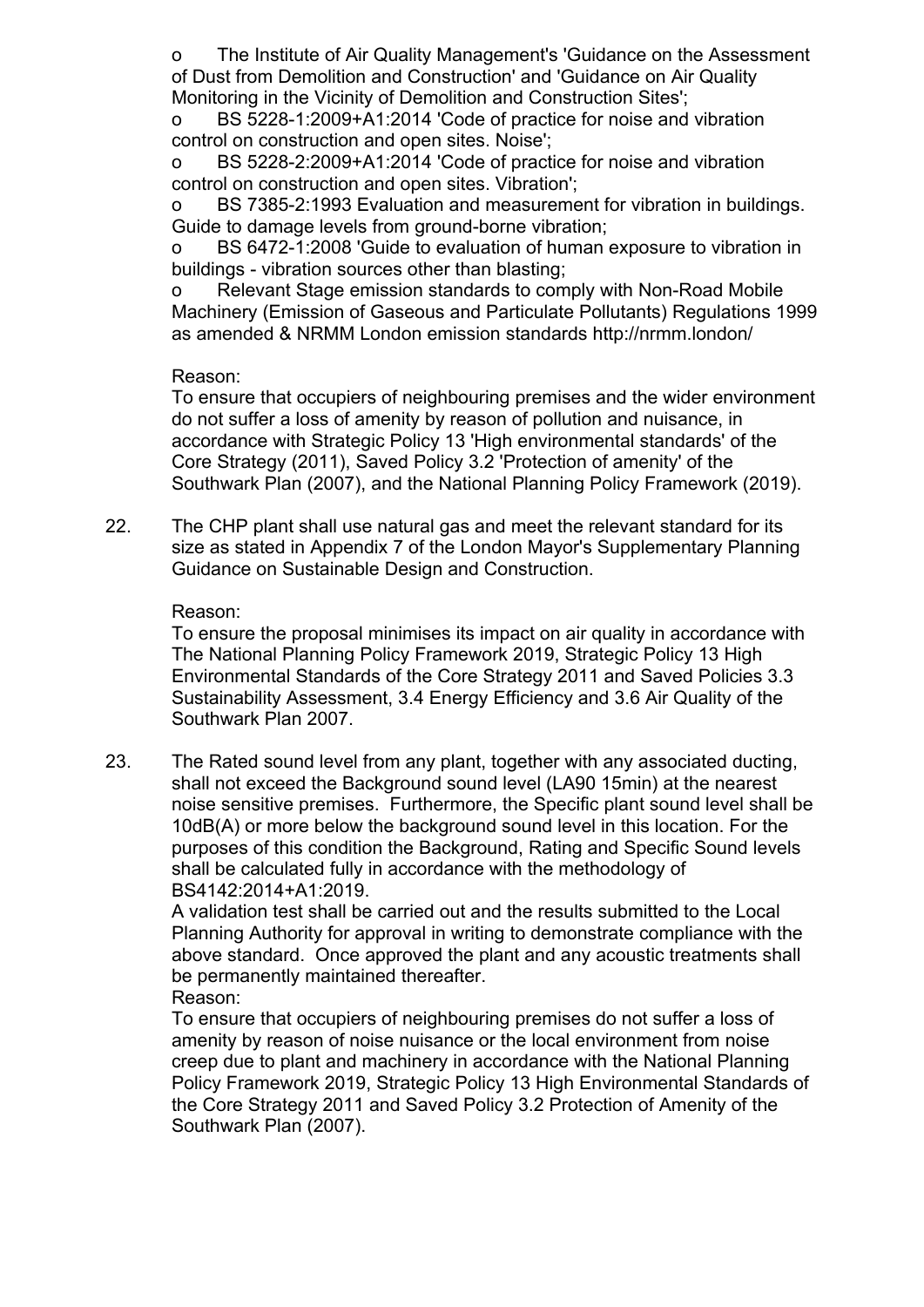# **Informatives**

- 1 All wild birds, nests, eggs and young are protected under the Wildlife & Countryside Act 1981 (as amended). The grant of planning permission does not override the above Act. All applicants and sub-contractors are reminded that persons undertaking site clearance, hedgerow removal, demolition works etc. between March and August may risk committing an offence under the above Act and may be liable to prosecution if birds are known or suspected to be nesting. The Council will pass complaints received about such work to the appropriate authorities for investigation. The Local Authority advises that such work should be scheduled for the period 1 September-28 February wherever possible. Otherwise, a qualified ecologist should make a careful check before work begins.
- 2 Your attention is drawn to the attached note relating to demolition and the requirements of The Building Act.

### 3 Waste Comments

The applicant is advsied that with regard to SURFACE WATER drainage, if the developer follows the sequential approach to the disposal of surface water Thames Water would have no objection. Where the developer proposes to discharge to a public sewer, prior approval from Thames Water Developer Services will be required. Should the applicant require further information please refer to our website. https://developers.thameswater.co.uk/Developinga-large-site/Apply-and-pay-for-services/Wastewater-services

The applicant is further advsied that there are public sewers crossing or close to the development. If you're planning significant work near our sewers, it's important that you minimize the risk of damage. We'll need to check that your development doesn't limit repair or maintenance activities, or inhibit the services we provide in any other way. The applicant is advised to read our guide working near or diverting our pipes.

https://developers.thameswater.co.uk/Developing-a-large-site/Planning-yourdevelopment/Working-near-or-diverting-our-pipes.

Finally the applicant is advised that a Groundwater Risk Management Permit from Thames Water will be required for discharging groundwater into a public sewer. Any discharge made without a permit is deemed illegal and may result in prosecution under the provisions of the Water Industry Act 1991. We would expect the developer to demonstrate what measures he will undertake to minimise groundwater discharges into the public sewer. Permit enquiries should be directed to Thames Water's Risk Management Team by telephoning 020 3577 9483 or by emailing trade.effluent@thameswater.co.uk . Application forms should be completed on line via www.thameswater.co.uk. Please refer to the Wholsesale; Business customers; Groundwater discharges section.

### 4 Water Comments

If you are planning on using mains water for construction purposes, it's important you let Thames Water know before you start using it, to avoid potential fines for improper usage. More information and how to apply can be found online at thameswater.co.uk/buildingwater.